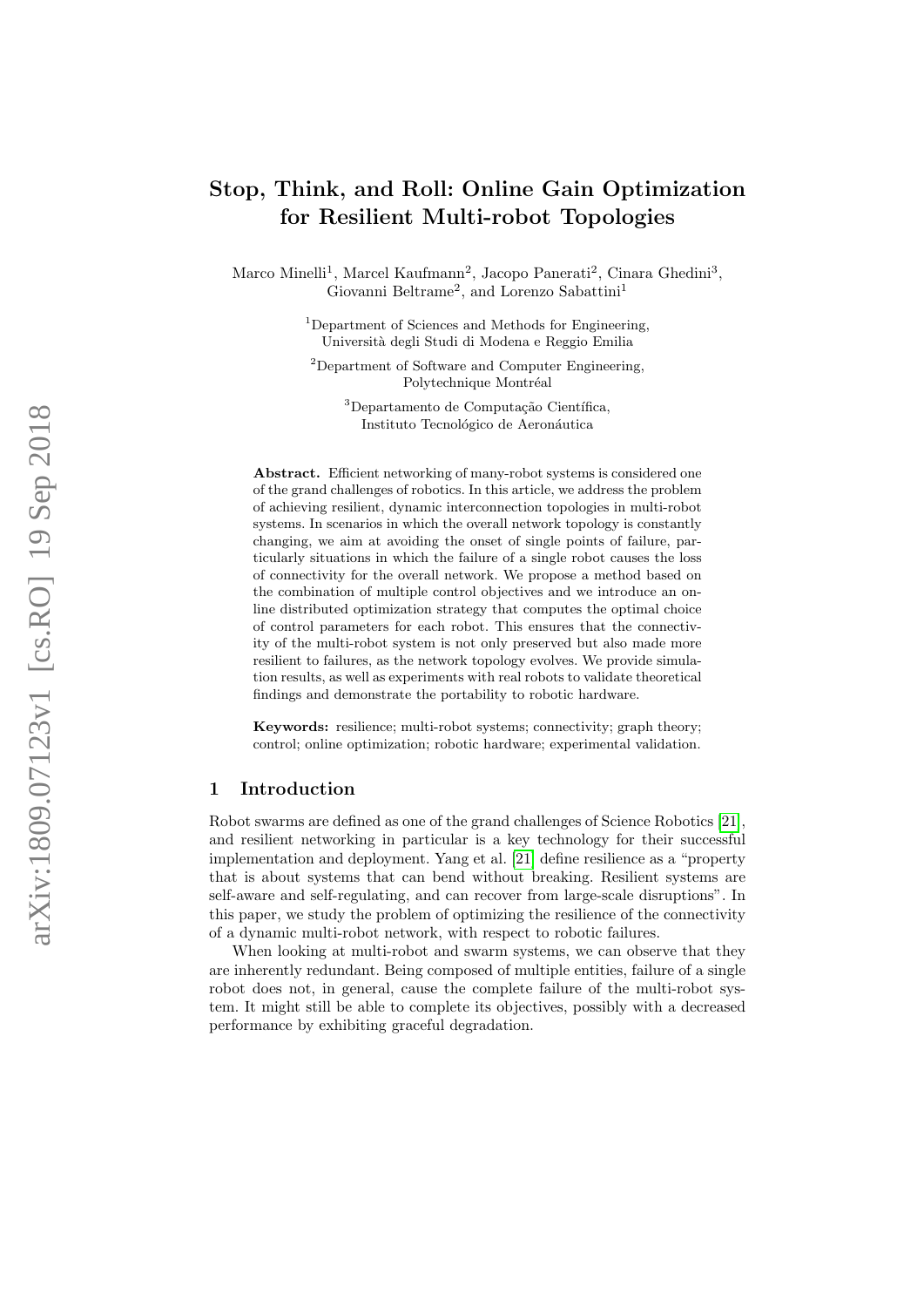To cooperate and achieve shared objectives, robots need to exchange information among each other. When considering groups of mobile robots with limitedrange communication capabilities, the topology of the robot network changes as the robots move. It is then imperative to impose constraints on the robots' motion, so that connectivity is preserved. Several strategies can be found in the literature to address the connectivity preservation problem [\[3,](#page-12-0) [8,](#page-12-1) [15,](#page-12-2) [17,](#page-12-3) [19,](#page-13-1) [22\]](#page-13-2).

It is worth noting that, when considering real robotic systems, connectivity preservation is not always a sufficient safeguard for network resilience. In general, robots can be prone to failures and in many interconnection topologies, individual failures can generate the immediate loss of connectivity of the overall network, possibly preventing the multi-robot system from achieving the desired cooperative results. The inherent reliability of multi-robot systems (due to redundancy) is then heavily reduced by the presence of single points of failure.

To address this issue, Ghedini et al. propose a control strategy [\[4\]](#page-12-4) to ensure that a multi-robot system preserves a high level of connectivity, while performing its assigned task. The proposed methodology is based on the combination of multiple control laws aiming at adjusting the interconnection topology when potentially vulnerable topological configurations are identified. In [\[11\]](#page-12-5), this method was implemented on a real multi-robot system, controlled to perform area coverage, and its performance was evaluated against the shortcomings of the realworld, such as imperfect communication. Again, this is achieved through the combination of different control laws, each associated to a gain. These gain combinations determine the overall performance of the system. To automate the choice of the overall parameter set (i.e., the control law gains), we introduce an offline optimization method [\[11\]](#page-12-5).

The main drawback of this approach is that the chosen gains are optimal values obtained by averaging metrics over a set of different topologies, therefore losing the advantage of optimizing for the current topology of the network. This is particularly significant for a mobile robot network, where the topology changes dynamically as the robots move.

Consequently, in this paper, we propose an online optimization strategy, that allows the multi-robot system to estimate, at run time, the optimal (or close to optimal) set of control law gains that optimizes the overall performance of the system.

The rest of this paper is organized as follows. The necessary background on network properties is presented in Section [2.](#page-1-0) The system model and the problem addressed here are discussed in Section [3.](#page-3-0) Section [4](#page-4-0) outlines the control architecture. The optimized control strategy is described in details in Section [5,](#page-6-0) and the experimental validation on real set-up in presented in Section [6.](#page-9-0) Finally, Section [7](#page-11-0) discusses the future directions and concludes the document.

# <span id="page-1-0"></span>2 Preliminaries: network properties

Consider an undirected graph G, where  $V(G)$  and  $\mathcal{E}(G) \subset V(G) \times V(G)$  are the vertex set and the edge set, respectively. Moreover, let  $W \in \mathbb{R}^{N \times N}$  be the weight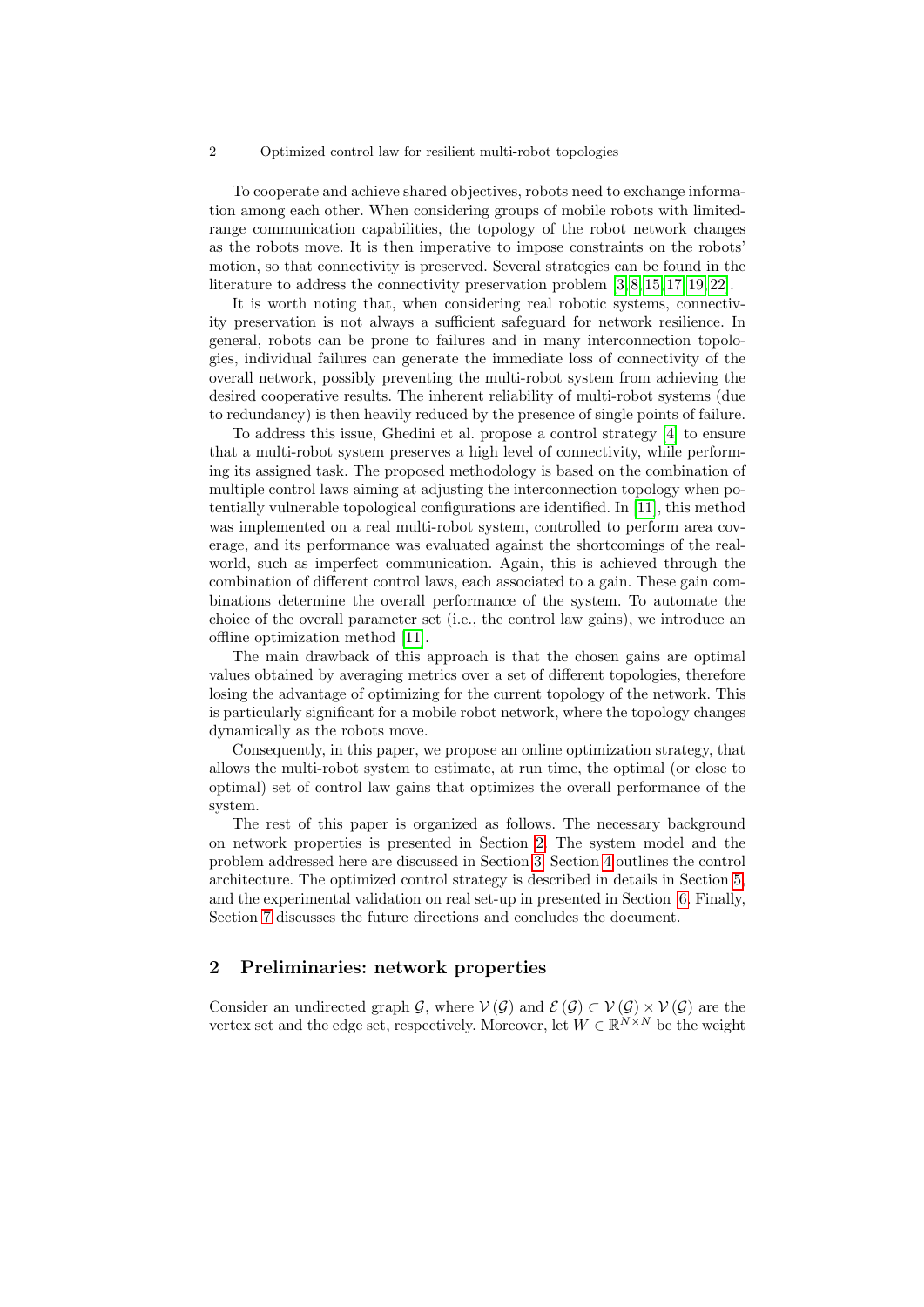matrix: each element  $w_{ij}$  is a positive number if an edge exists between nodes i and j, zero otherwise. Since  $\mathcal G$  is undirected, then  $w_{ij} = w_{ji}$ .

Thus, let  $\mathcal{L} \in \mathbb{R}^{N \times N}$  be the Laplacian matrix of graph  $\mathcal{G}$  and  $D = \text{diag}(\{k_i\})$ be the degree matrix, where  $k_i$  is the degree of the *i*-th node of the graph, i.e.  $k_i = \sum^N$  $\sum_{j=1} w_{ij}$ . The (weighted) Laplacian matrix of the graph is then defined as  $L = D - W$ . As it is well known from algebraic graph theory, the Laplacian matrix of an undirected graph  $G$  exhibits some remarkable properties regarding its connectivity [\[7\]](#page-12-6). Let  $\lambda_i$ ,  $i = 1, ..., N$  be the eigenvalues of the Laplacian matrix, then:

- The eigenvalues are real, and can be ordered such that  $0 = \lambda_1 \leq \lambda_2 \leq \ldots \leq$  $\lambda_N$
- Define now  $\lambda = \lambda_2$ . Then,  $\lambda > 0$  if and only if the graph is connected. Therefore,  $\lambda$  is defined as the **algebraic connectivity** of the graph: in a weighted graph,  $\lambda$  is a non-decreasing function of each edge weight.

Connected graphs may get disconnected in case of failure of one or more nodes. Different nodes have different roles in maintaining the overall network connectivity. The concept of centrality is usually exploited to identify the most important nodes within a graph [\[9\]](#page-12-7). In particular, referring to connectivity maintenance, we will consider the concept of *Betweenness Centrality*  $(BC)$  [\[20\]](#page-13-3), which establishes higher scores for nodes that are contained in most of the shortest paths between every pair of nodes in the network. According to this definition of centrality, removing the most central nodes might quickly lead to network fragmentation. We, therefore, introduce the following definition of the Robustness level.

**Definition 1 (Robustness level [\[6\]](#page-12-8))** Consider a graph  $G$  with N nodes. Let  $[v_1, \ldots, v_N]$  be the list of nodes ordered by descending value of BC. Let  $\varphi \langle N \rangle$ be the minimum index  $i \in [1, \ldots, N]$  such that, removing nodes  $[v_1, \ldots, v_i]$  leads to disconnecting the graph, that is, the graph including only nodes  $[v_{\varphi+1},...,v_N]$ is disconnected. Then, the network robustness level of  $G$  is defined as:

$$
\Theta(\mathcal{G}) = \frac{\varphi}{N} \tag{1}
$$

The robustness level defines the fraction of central nodes that need to be removed from the network to obtain a disconnected network. Small values of  $\Theta(\mathcal{G})$  imply that a small fraction of node failures may fragment the network. Therefore, increasing this value means increasing the network resilience, that is, its robustness to failures. We observe that  $\Theta(\mathcal{G})$  is only an estimate of how far the network is from getting disconnected w.r.t. fraction of nodes removed. In fact, it might be the case that different orderings of nodes with the same BC produce different values of  $\Theta(\mathcal{G})$ .

While the robustness level refers to the overall state of the network, from a local perspective, a heuristic for estimating the vulnerability level of a node by means of the information acquired from its 1-hop and 2-hops neighbors was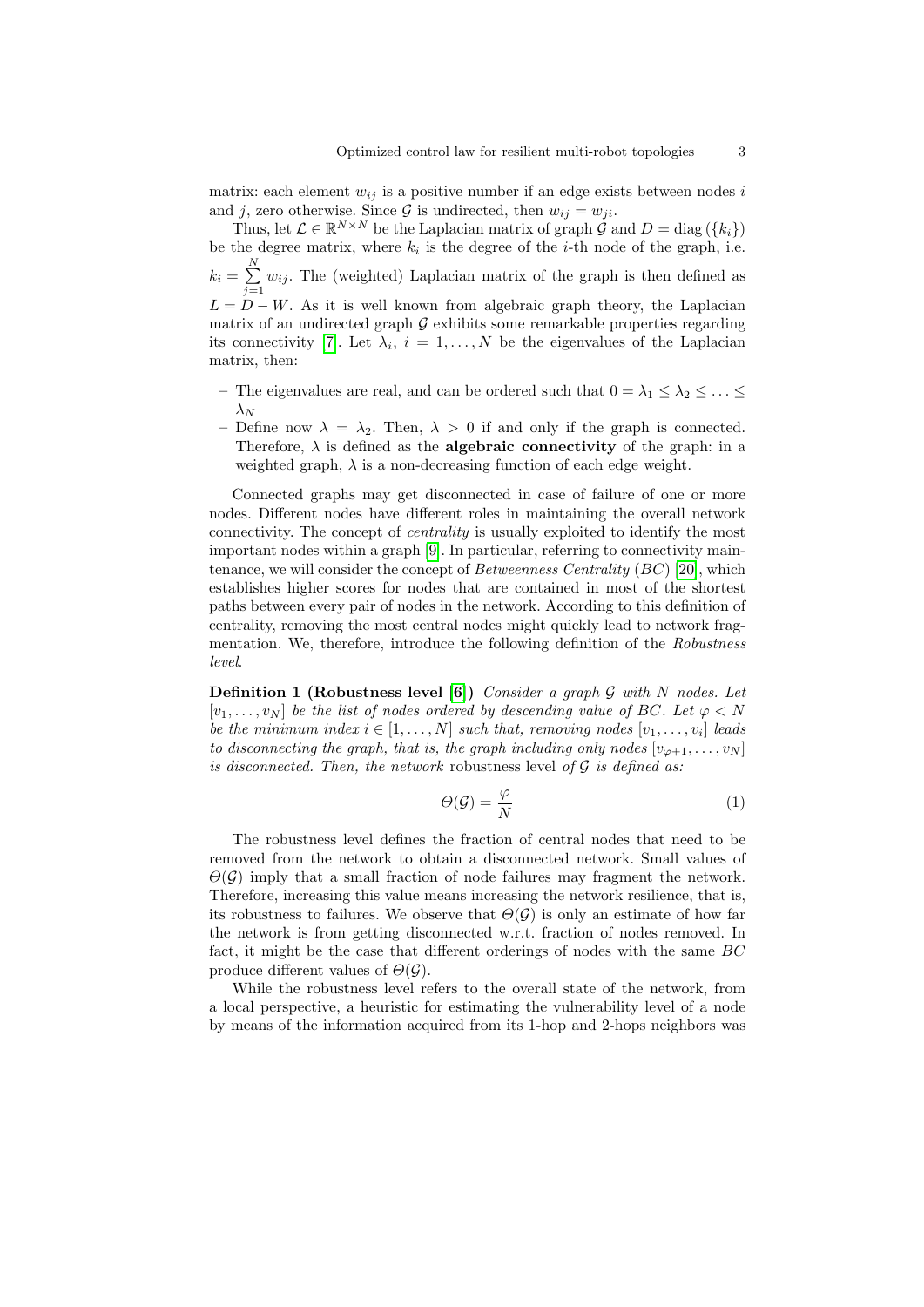proposed in [\[6\]](#page-12-8). We summarize it as follows: let  $d(v, u)$  be the shortest path between nodes  $v$  and  $u$ , i.e., the minimum number of edges that connect nodes v and u. Subsequently, define  $\Pi(v)$  as the set of nodes from which v can acquire information:

$$
\Pi(v) = \{ u \in V(G) : d(v, u) \le 2 \}
$$
\n(2)

Moreover, let  $|H(v)|$  be the number of elements of  $H(v)$ . In addition, define  $\Pi_2(v) \subseteq \Pi(v)$  as the set of the 2-hop neighbors of v, that comprises only nodes whose shortest path from  $v$  is exactly equal to 2 hops, namely:

$$
\Pi_2(v) = \{ u \in V(G) : d(v, u) = 2 \}
$$
\n(3)

Now define  $L(v, u)$  as the *number of paths* between nodes v and u, and let  $Path_{\beta}(v) \subseteq \Pi_2(v)$  be the set of v's 2-hop neighbors that are reachable through at most  $\beta$  paths, namely:

$$
Path_{\beta}(v) = \{u \in \Pi_2(v) : L(v, u) \le \beta\}
$$
\n
$$
(4)
$$

Thus,  $\beta$  defines the threshold for the maximal number of paths between a node v and each of its u neighbors that are necessary to include u in  $Path_{\beta}(v)$ . Therefore, using a low value for  $\beta$ , it is possible to identify the most weakly connected 2-hop neighbors. Hence, the value of  $|Path_{\beta}(v)|$  is an indicator of the magnitude of node fragility w.r.t. connectivity, and the vulnerability level of a node regarding failures is given by  $P_{\theta}(v) \in (0,1)$ :

<span id="page-3-2"></span>
$$
P_{\theta}(v) = \frac{|Path_{\beta}(v)|}{|H(v)|} \tag{5}
$$

We will hereafter use  $\beta = 1$ , in order to identify 2-hop neighbors that are connected by a single path, which can represent a critical situation for network connectivity.

### <span id="page-3-0"></span>3 System model and problem formulation

We consider a multi-robot system composed of  $N$  mobile robots and we assume that each robot is able to communicate with other robots within a communication radius  $R$ . The resulting communication topology is represented by an undirected graph  $\mathcal{G}$ .

Let the state of each robot be its position  $p_i \in \mathbb{R}^m$ , and let  $p = [p_1^T \dots p_N^T]^T$  $\mathbb{R}^{Nm}$  be the state vector of the multi-robot system. Let each robot be modeled as a single integrator system, whose velocity can be directly controlled:

<span id="page-3-1"></span>
$$
\dot{p}_i = u_i \tag{6}
$$

where  $u_i \in \mathbb{R}^m$  is a control input. For each robot, the control input has to be defined so that a global objective can be achieved. As an example of a commonly implemented application, in the rest of the paper, we will refer to a scenario in which the robots are controlled to spread in a given area while avoiding collisions.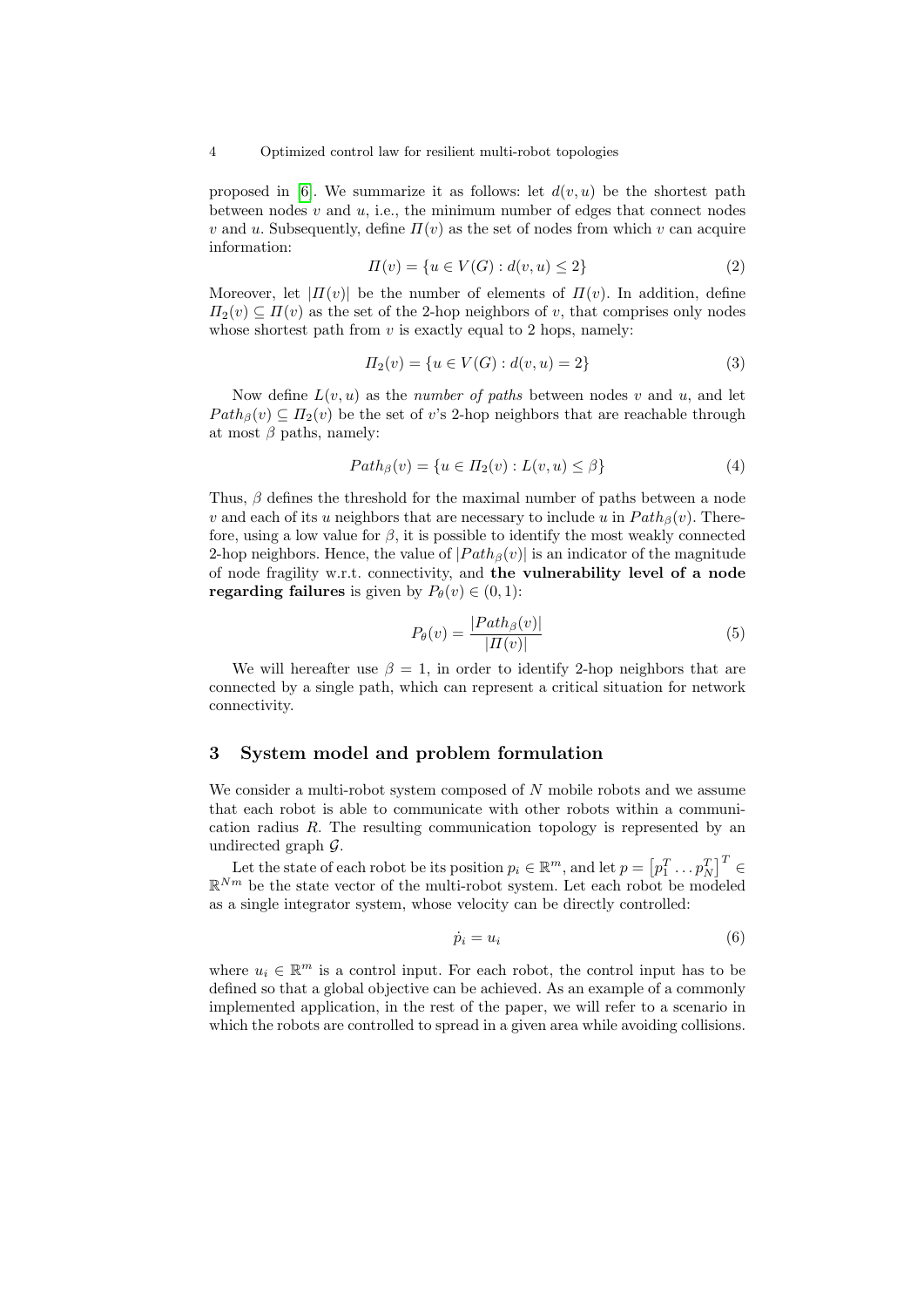However, the proposed methodology can be easily extended to other coordinated control objectives.

It is worth noting that coordinated objectives can be achieved only if information can be exchanged among the robots, that is if the communication graph is connected, and the robots keep this property as the system evolves. However, when considering real robotic systems, failures can not be neglected: robots can stop working unexpectedly and become unable to collaborate.

In this paper we combine different control laws, guaranteeing the achievement of a common objective (area coverage, in our case) while ensuring the preservation of the connectivity for the communication graph, even in the presence of failures. The combination of the different control laws aims at maximizing a global performance index. This index defines a trade-off between the area actually covered by the robots, and the level of connectivity of the communication network.

### <span id="page-4-0"></span>4 Overview of the control architecture

Referring to the kinematic model in Equation [\(6\)](#page-3-1), in the following, we consider each robot to be controlled by means of a control input defined as the superposition of three different terms, that is:

<span id="page-4-1"></span>
$$
u_i = \sigma u_i^c + \psi u_i^r + \zeta u_i^d \tag{7}
$$

The contributions that constitute the control inputs are defined as follows:

- The term  $u_i^c \in \mathbb{R}^m$  represents the connectivity preservation control input. The role of this control input is to enforce that, if the communication graph is initially connected, then it will remain connected as the system evolves.
- − The term  $u_i^r$  ∈  $\mathbb{R}^m$  represents the topology resilience improvement control input. This term aims at improving the robustness of the topology against failures. In other words, its purpose is to minimize the presence of single points of failure that could induce a disconnection in the communication graph in case of failure of one or more robots.
- The term  $u_i^d \in \mathbb{R}^m$  represents the desired control action. This encodes the coordinated objective that the multi-robot system needs to achieve. As a representative example, in this paper, we consider the objective to be the uniform coverage of a given area.
- The terms  $\sigma, \psi, \zeta \geq 0$  represent linear combination gains. They define the relative importance of the separate control laws.

It is worth noting that the overall behavior of the multi-robot system is defined by the way in which each individual control action is defined, and by how they are combined. Indeed, a different choice of the linear combination gains leads to a different behavior of the multi-robot system.

In the following subsections we will introduce representative examples of the individual control actions, that we will consider for implementation in the rest of the paper.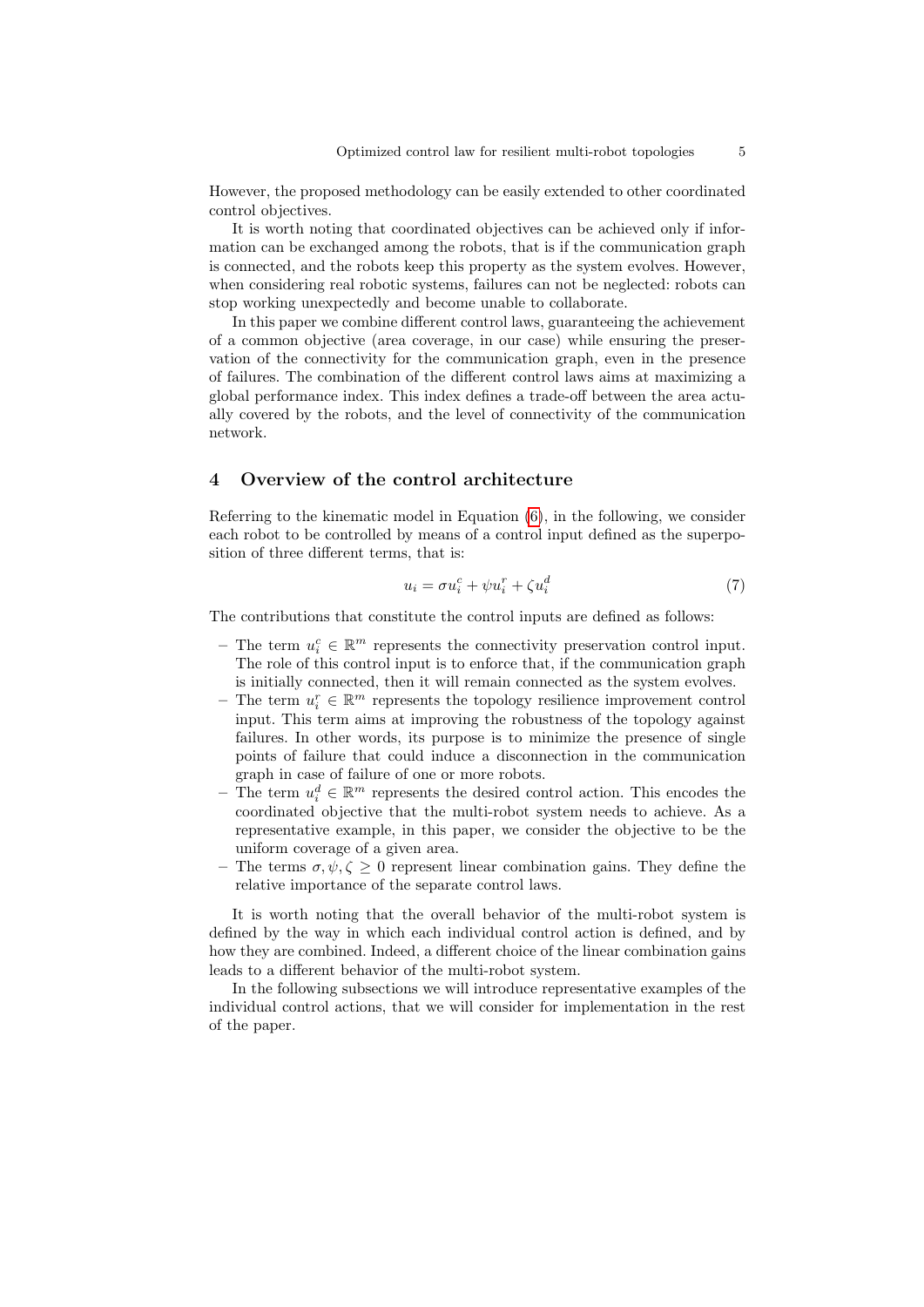#### 4.1 Connectivity preservation

We consider the connectivity preservation control term  $u_i^c$  to be designed, as in [\[18\]](#page-12-9), to ensure that the value of the algebraic connectivity  $\lambda$  never goes below a given threshold  $\epsilon > 0$ . As in [\[18\]](#page-12-9), the following *energy function* can be used for generating the decentralized connectivity maintenance control strategy:

$$
V(\lambda) = \begin{cases} \coth(\lambda - \epsilon) & \text{if } \lambda > \epsilon \\ 0 & \text{otherwise.} \end{cases}
$$
 (8)

The control law is then designed to drive the robots to perform a gradient descent of  $V(\cdot)$ , which ensures preservation of the graph connectivity. Considering the robot model introduced in [\(6\)](#page-3-1), the control law is defined as follows:

$$
u_i = u_i^c = -\frac{\partial V(\lambda)}{\partial p_i} = -\frac{\partial V(\lambda)}{\partial \lambda} \frac{\partial \lambda}{\partial p_i}.
$$
 (9)

We observe that the connectivity preservation framework can be enhanced to consider also additional objectives. In particular, as shown in [\[16\]](#page-12-10), the concept of *generalized connectivity* can be utilized to simultaneously guarantee **connec**tivity maintenance and collision avoidance with environmental obstacles and among the robots.

### 4.2 Topology resilience improvement

We consider the topology resilience improvement control term  $u_i^r$  to be designed in accordance with the methodology defined in [\[4,](#page-12-4)[5\]](#page-12-11)—to drive the robots toward an improved resilience of the interconnection topology.

Based on the concept of vulnerability level introduced in [\(5\)](#page-3-2), this control strategy aims at increasing the number of links of a potentially vulnerable node *i* towards its 2-hop neighbors that are in  $Path_\beta(i)$ , for a given value of  $\beta$ . Let  $x^i_\beta \in$  $\mathbb{R}^m$  be the barycenter of the positions of the robots in  $Path_\beta(i)$ . Considering the robot model introduced in [\(6\)](#page-3-1), the control law is defined as follows:

<span id="page-5-1"></span>
$$
u_i^r = \xi_i \frac{x_{\beta}^i - p_i}{\left\| x_{\beta}^i - p_i \right\|} \alpha(t), \qquad (10)
$$

where  $\alpha(t) \in \mathbb{R}$  is the linear velocity of the robots<sup>[1](#page-5-0)</sup>.

Parameter  $\xi_i$  takes into account the vulnerability state of a node i, i.e.,  $\xi_i = 1$ if node *i* identifies itself as vulnerable or  $\xi_i = 0$  otherwise. As in [\[4,](#page-12-4)5], we set as vulnerable those robots *i* exhibiting high values for  $P_{\theta}(i)$ : then,  $\xi_i$  is defined as follows

$$
\xi_i = \begin{cases} 1 \text{ if } P_\theta(i) > r \\ 0 \text{ otherwise,} \end{cases} \tag{11}
$$

<span id="page-5-0"></span><sup>&</sup>lt;sup>1</sup> Pathological situations may exist in which [\(10\)](#page-5-1) is not well defined, namely when  $p_i = x_{\beta}^i$ . However, this corresponds to the case where the *i*-th robot is exactly in the barycenter of its weakly connected 2-hop neighbors: in practice, this never happens when a robot detects itself as vulnerable.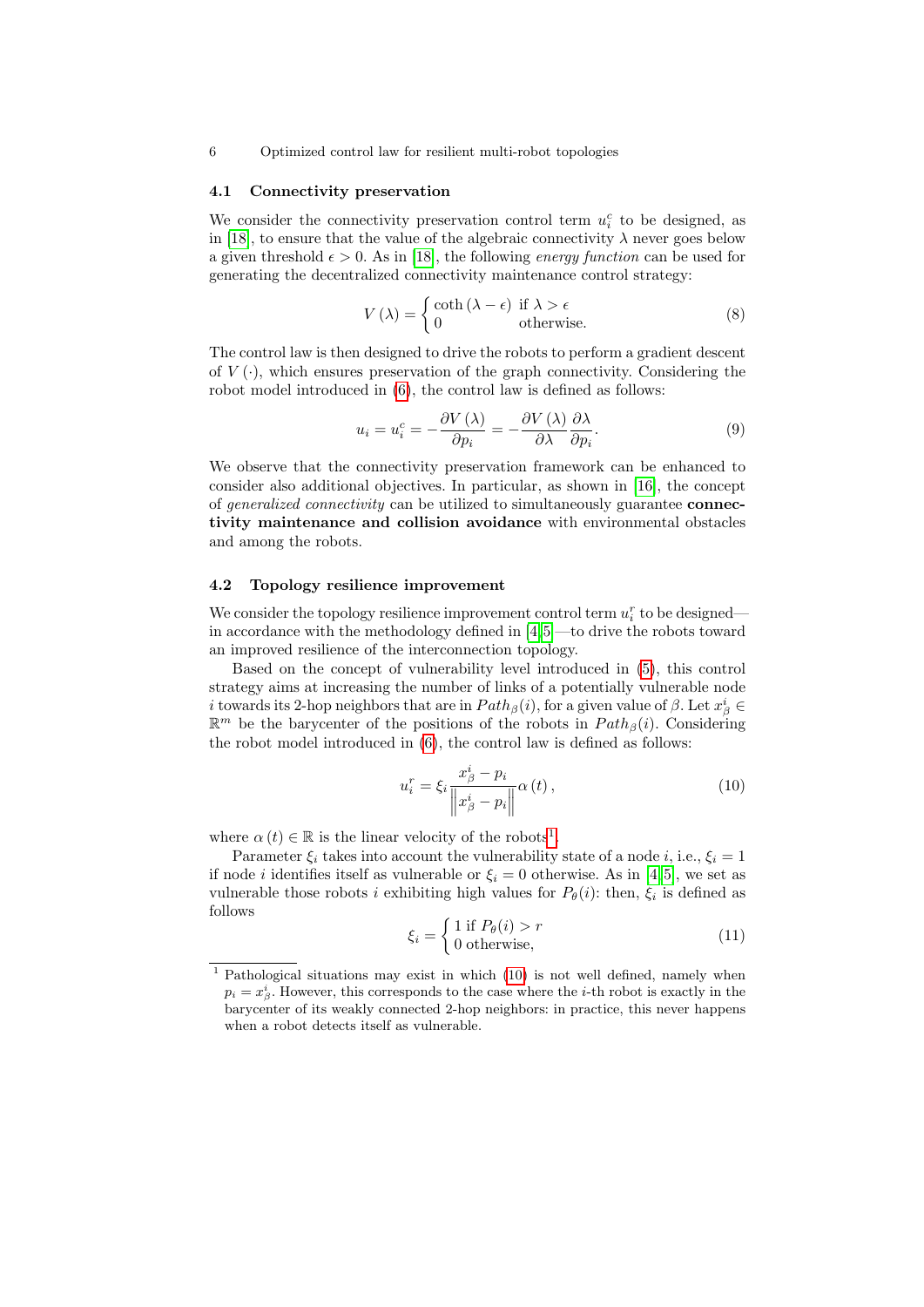where  $r \in (0, 1)$  is a random number drawn from a uniform distribution, i.e., if  $P_{\theta}(i) > r$ , then the *i*-th robot considers itself as vulnerable. It is worth remarking that, according to [\(5\)](#page-3-2), each robot can evaluate its vulnerability level in a decentralized manner.

To summarize, this control law drives the vulnerable robots towards the barycenter of the robots in their  $Path_\beta$ , thus decreasing their distance to them, thus eventually creating new edges in the communication graph.

#### 4.3 Area coverage and collision avoidance

To control the robot to evenly spread over a given area while avoiding collisions, we propose to use the well-known control strategy based on the Lennard-Jones potential [\[2\]](#page-12-12).

At distance  $x$  from its origin, the potential and the desired control action equations are:

$$
P_{LJ} = \iota\left(\left(\frac{\delta}{x}\right)^a - 2\cdot\left(\frac{\delta}{x}\right)^b\right); \qquad u_i^d = -\iota\left(\left(\frac{a\cdot\delta^a}{x^{a+1}}\right)^a - 2\cdot\left(\frac{b\cdot\delta}{x^{b+1}}\right)^b\right) \tag{12}
$$

Parameters  $\iota$  and  $\delta$  represent the depth and distance from the origin of the potential's minimum, respectively. Exponents a and b are set to 4 and 2. For the sake of collision avoidance, we set  $\delta$  to be larger than the communication range of the robots.

# <span id="page-6-0"></span>5 Optimized control strategy

In this section, we introduce a new methodology to achieve online optimization of the linear combination gains  $\sigma$ ,  $\psi$ ,  $\zeta$  introduced in [\(7\)](#page-4-1). The objective is to make the robots able to identify the best set of parameters during the evolution of the system.

The best solution is defined starting from the system-level objective we are considering, that is, achieving area coverage while keeping a sufficiently high level of connectivity. For this purpose, we define the following objective function:

<span id="page-6-1"></span>
$$
f_{obj}(t) = \lambda(t)\mathcal{A}(t)
$$
\n(13)

where  $\lambda(t)$  is the algebraic connectivity of the communication graph at time t, and  $A(t)$  is the value of the covered area at time t.

The choice of the objective function is motivated by the fact that this is a fundamentally multi-objective problem of two inversely proportional functions at different scales. A common way of avoiding an adaptive normalization scheme for the two functions is to consider their product [\[10\]](#page-12-13). This approach favors solutions that lead to a trade-off between maximizing the algebraic connectivity and maximizing the covered area.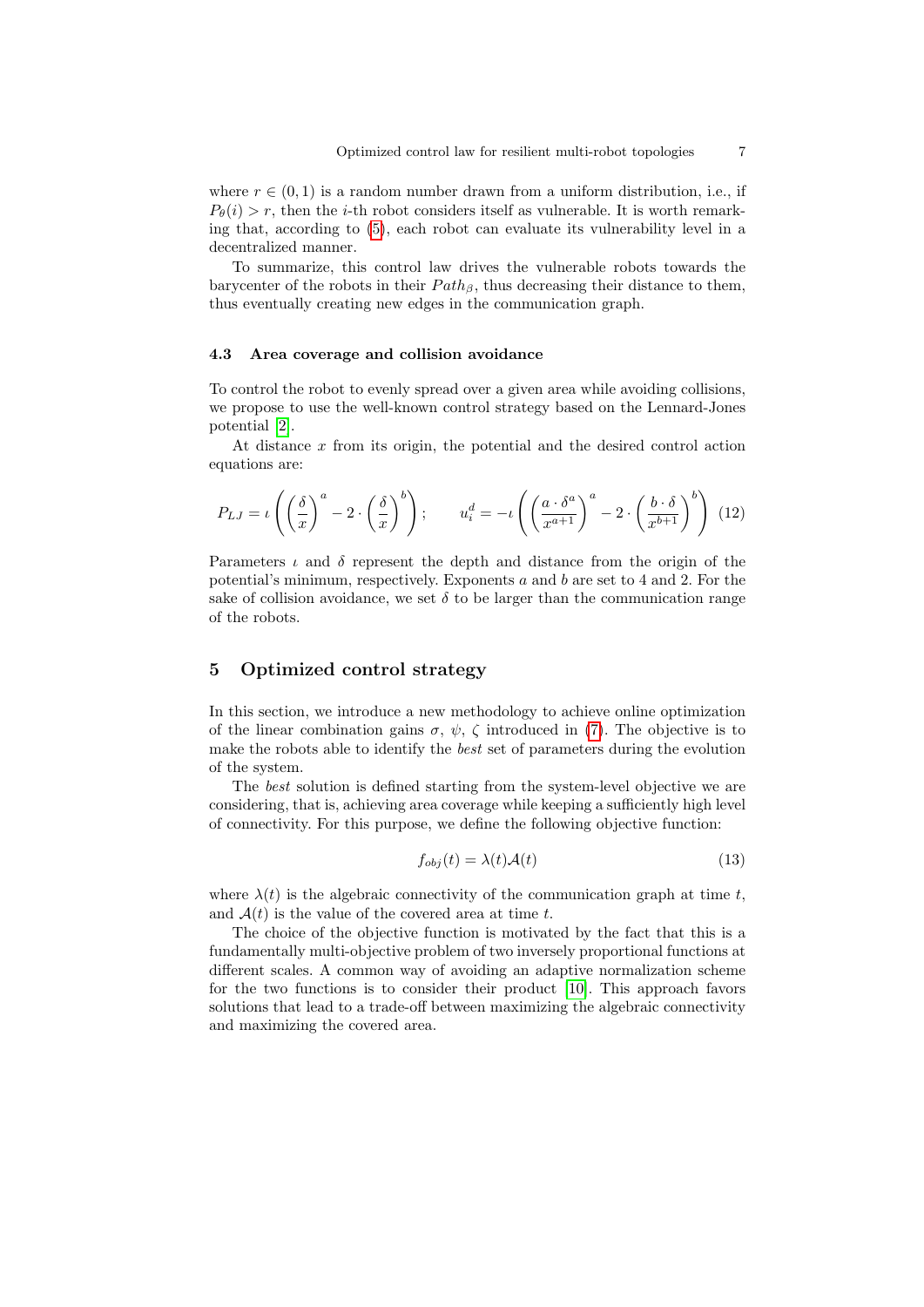### <span id="page-7-0"></span>5.1 Proposed optimization method

The proposed optimization method aims at finding the optimal combination of the gains  $\sigma, \psi, \zeta$  such that the objective function introduced in [\(13\)](#page-6-1) is maximized at the end of each iteration. It is worth noting that the objective function is a product of nonlinear contributes, being computed using the algebraic connectivity (which, being an eigenvalue of the Laplacian matrix, is inherently nonlinear) and the covered area (which is calculated considering circular overlapping areas covered by each robot and therefore, it is also nonlinear).

Consequently, we consider the use of optimization methods that are well suited for nonlinear problems. In particular, we adopted the following methods [\[1\]](#page-12-14):

- 1. The default search optimization provides a uniform and default screening of the variable domain space. The main advantage of this method is the accuracy of the solution, which can be freely defined if the system performance is independent from the computation time.
- 2. Random search. This stochastic method does not require the gradient of the objective function and can consider non continuous or non differentiable objective functions. The optimal set of parameters is found randomly probing the domain space and selecting the set which returns the highest objective function value. Random search algorithms are typically used to achieve high computational speed at the cost of losing formal guarantees of optimality.
- 3. The augmented Lagrangian optimization algorithm method. Suited for constrained optimization problems, it requires to first penalize the objective function, translate the constrained optimization problem to a series of unconstrained problems, and then adds a term designed to mimic a Lagrange multiplier and improve precision and convergence speed. This algorithm exploits the gradient of the objective function to get the optimal set of parameters. Since the gradient is hard to compute for nonlinear functions such as [\(13\)](#page-6-1), numerical differentiation is exploited.

### <span id="page-7-1"></span>5.2 Implementation and evaluation

We compared the optimization methods in terms of quality of the solution and required computation resources. To achieve this, we implemented the following procedure:

- 1. At each time step, the positions of all the robots are shared with all the other robots, according to the protocol described in [\[11\]](#page-12-5). To achieve this in a reasonable time without a fully connected network we use a consensus implementation—virtual stigmergy [\[13\]](#page-12-15)—that was shown to scale with thousands of robots.
- 2. Based on the shared positions, each robot computes the output of its own control law [\(7\)](#page-4-1), and its local estimate of each other robot's control law.
- 3. Every  $O_p$  time steps, each robot runs the optimization process to find an updated set of gains to be used in [\(7\)](#page-4-1) according to the following sub-steps: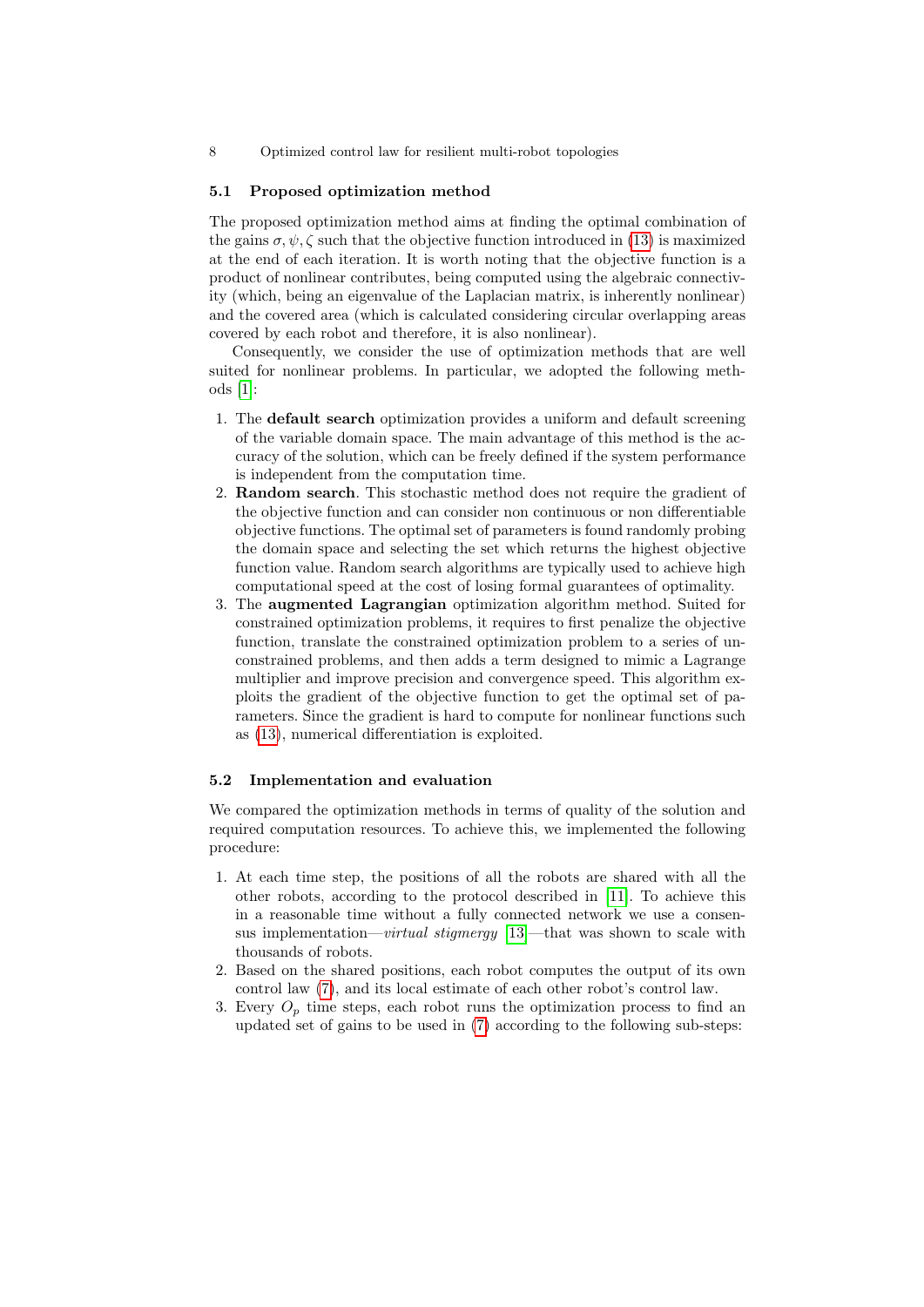- (a) Each robot transforms the positions and the control laws in its local reference frame.
- (b) A set of  $G_p$  different values of the gains is generated (according to the considered optimization method described in Section [5.1\)](#page-7-0).
- (c) For each value of the gains, the robots compute the predicted position of all the robots at the subsequent time step, and evaluate the objective function introduced in [\(13\)](#page-6-1).
- (d) The gains that provide the highest value of the objective function are selected.

For evaluating the different optimization methods, we implemented the control law using the Buzz scripting language [\[12\]](#page-12-16), and run a set of simulations using the multi-physics environment of ARGoS [\[14\]](#page-12-17). The optimization framework was written as a  $C++$  module which communicates, by means of a socket, with the simulation set-up.

We evaluate the performance of each optimization method considering a network of 8 robots and compare against a system constant gains, considering all the possible combinations of the following sets:

$$
\psi = \{0, 1, 2\} \quad \sigma = \{0, 1, 2\} \quad \zeta = \{0, 1\} \tag{14}
$$

The configurations assessed start from the same (randomly selected) initial topology and are compared using the aforementioned three optimization algorithms.

The results of the simulations are summarized in Fig. [1,](#page-9-1) which depicts the value of the objective function [\(13\)](#page-6-1) achieved with each optimization algorithm. In particular, the green line represents the objective function obtained with the optimization algorithm, while the red line with the corresponding shadow represents the average value and standard deviation of the objective function obtained with constant gains.

While in general the value of the objective function is typically greater when using the optimization method (with respect to constant gains), results show that random search performs significantly better than other methods. Furthermore, the computational requirements are generally smaller for *random search*, in particular if compared with default search, whose convergence time is approximately ten times larger.

According to these results, we choose random search as the preferred optimization algorithm. Subsequently, we perform a set of simulations to investigate how the choice of the parameters influences the results. In particular, we run simulations for different numbers of generated points  $G_p = \{400, 2200, 4000\}$  and for different values of the optimization period  $O_p = \{1, 10, 50\}$ . The results we obtain from these simulations are summarized in Fig. [2.](#page-10-0) The sub-plots show the value of the objective function achieved in each configuration. It is possible to observe that different parameter choices provide similar results, in terms of the objective function. Therefore, we conclude that the optimization algorithm can be effectively run choosing the lowest values of generated points (i.e.  $G_p = 400$ ), and with the largest value of the optimization period (i.e.  $O_p = 50$ ): these choices reduce the computational requirements without causing a significant decrease in the quality of the achieved solution.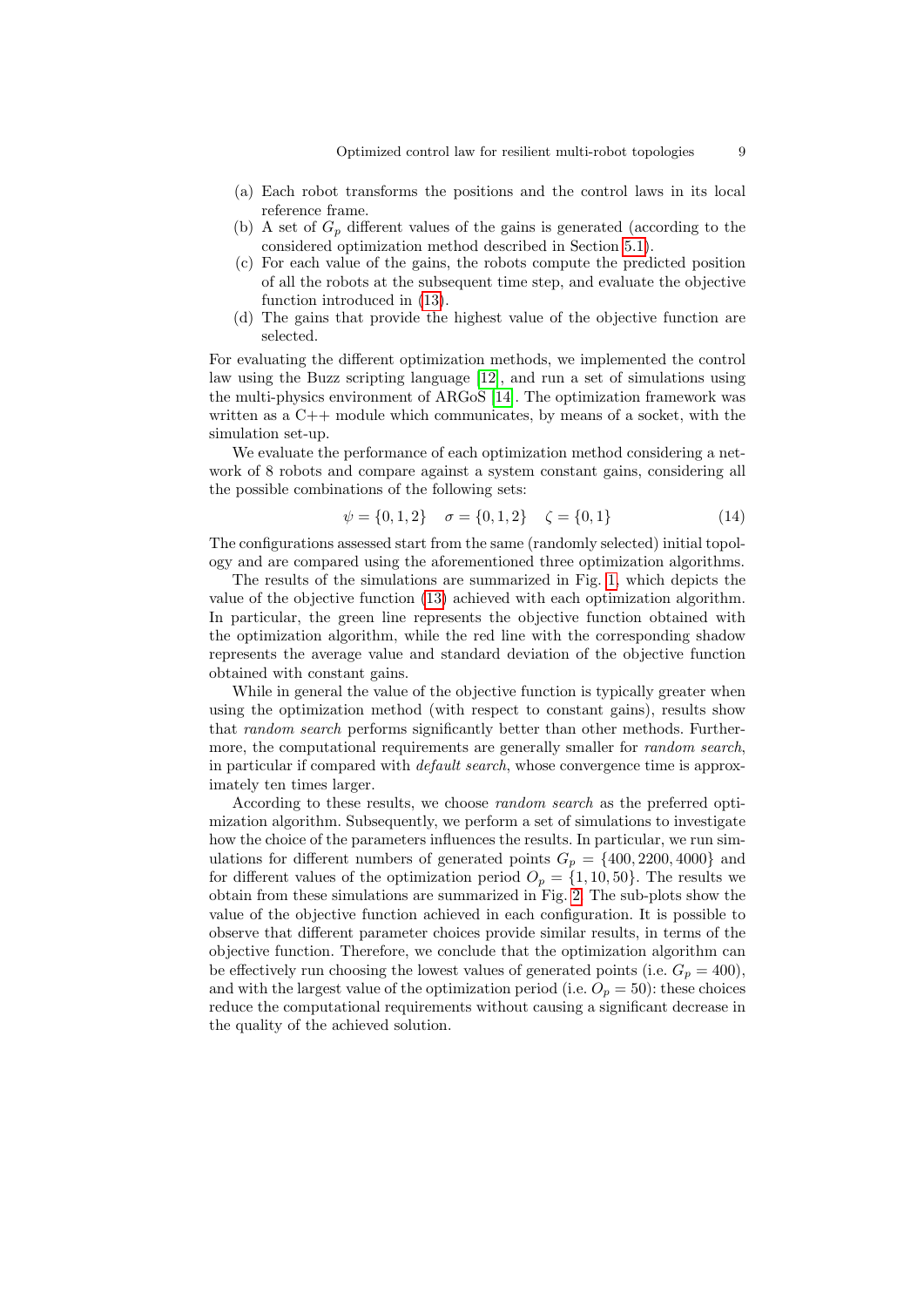

<span id="page-9-1"></span>Fig. 1. Objective function evolution comparison. Static gains simulations vs. optimized gains simulations for augmented Lagrangian, random, and default searches.

# <span id="page-9-0"></span>6 Experimental validation

Segueing from simulation to real robots can be challenging and results in performance degradation, especially with resource constraint hardware [\[11\]](#page-12-5). For demonstrating the portability of the proposed online optimization, and to assess how hardware limitations affect the choice of the optimization parameters (i.e., the generated points  $G_p$  and optimization period  $O_p$ ), we transferred our methodology onto a distributed multi-robot system. The robot team consists of eight two-wheeled K-Team Khepera IV (KH4) depicted in Figure [3.](#page-10-1) Each robot comes with an 800MHz ARM Cortex-A8 and the Yocto operating system<sup>[2](#page-9-2)</sup>.

A camera-based tracking system (OptiTrack<sup>[3](#page-9-3)</sup>'s Prime13, see Figure [3\)](#page-10-1), and the blabbermouth<sup>[4](#page-9-4)</sup> communication infrastructure are combined to emulate range and bearing sensors for each robot. This also enables point-to-point communication with a limited communication range  $R$  between the robots (a similar setup was used in [\[11\]](#page-12-5)).

The optimization procedure described in Section [5.2](#page-7-1) is embedded into the executable **bzzkh**4<sup>[5](#page-9-5)</sup> that runs the Buzz byte code of each robotic controller. Starting from the in simulation investigated parameters, we determine the optimization times  $\Delta_t$  for processing on the KH4 multi-robot system by varying  $G_p$ . A set of optimizations is performed with the initial topology configuration

<span id="page-9-2"></span> $^2$  <https://www.k-team.com/mobile-robotics-products/khepera-iv>

<span id="page-9-3"></span><sup>3</sup> <https://optitrack.com/products/prime-13/specs.html>

<span id="page-9-4"></span><sup>4</sup> <https://github.com/MISTLab/blabbermouth>

<span id="page-9-5"></span><sup>5</sup> <https://github.com/MISTLab/BuzzKH4>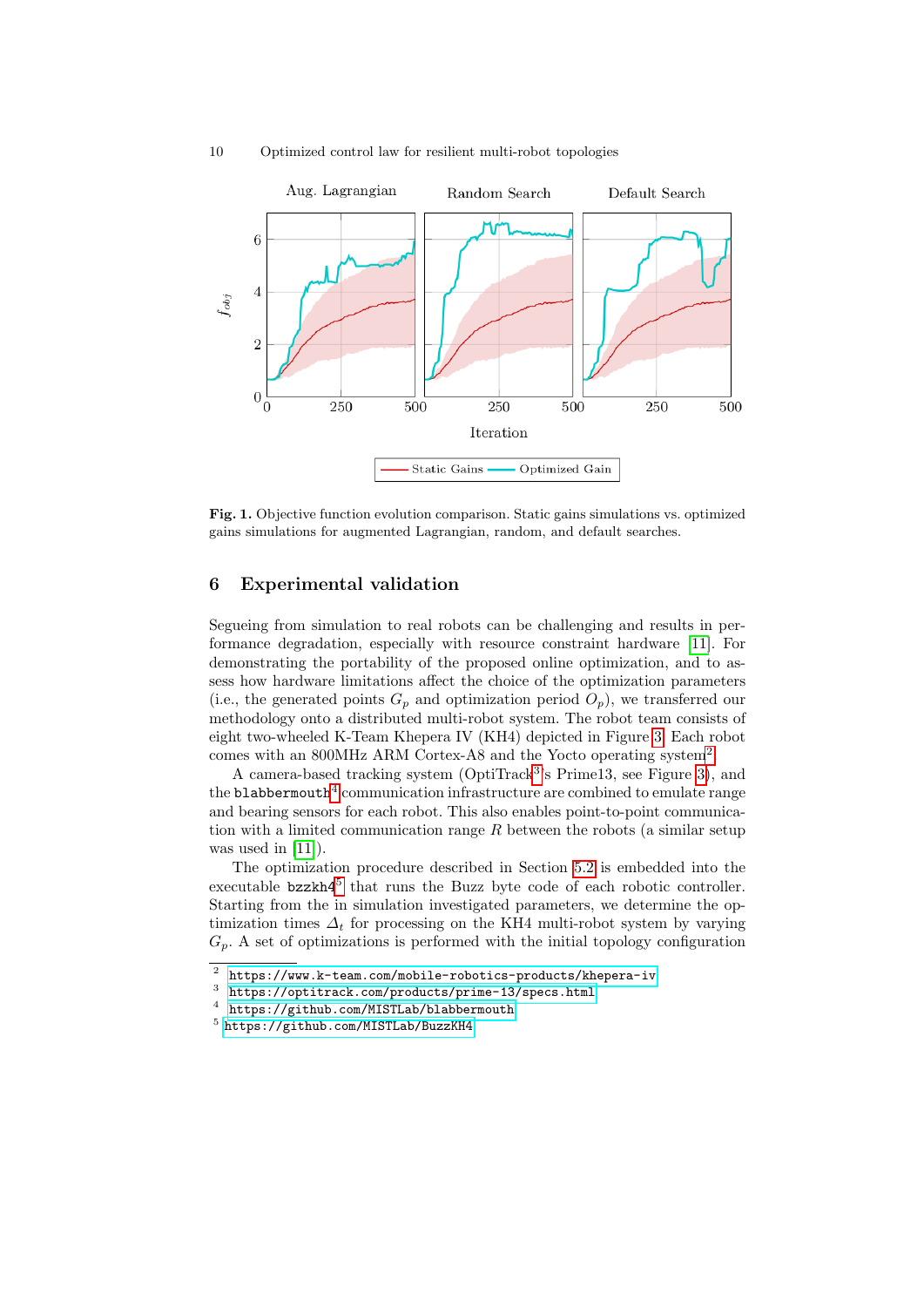

<span id="page-10-0"></span>Fig. 2. Random search simulation objective function evolution: (a) comparison at constant generated points, (b) comparison at constant optimization period.



<span id="page-10-1"></span>Fig. 3. One of four OptiTrack Prime 13 cameras and one of eight K-Team's Khepera IV robots ( $\phi = 14.0 \, \text{cm}, h = 6.0 \, \text{cm}$  $\phi = 14.0 \, \text{cm}, h = 6.0 \, \text{cm}$  $\phi = 14.0 \, \text{cm}, h = 6.0 \, \text{cm}$ ) used for the experimental setup in Section 6.

(introduced in Section [5.2\)](#page-7-1). We obtain  $\Delta_t$ 's of 8'41", 46'47" and 84'23" as runtimes for 400, 2200 and 4000 generated points  $G_p$ , respectively. With increasing  $G_p$ ,  $\Delta_t$  increases linearly and ranges from minutes to hours. Considering these computational demands, it is sensible to run the online optimization on the KH4 every  $O_p = 50$  steps with  $G_p = 400$  points.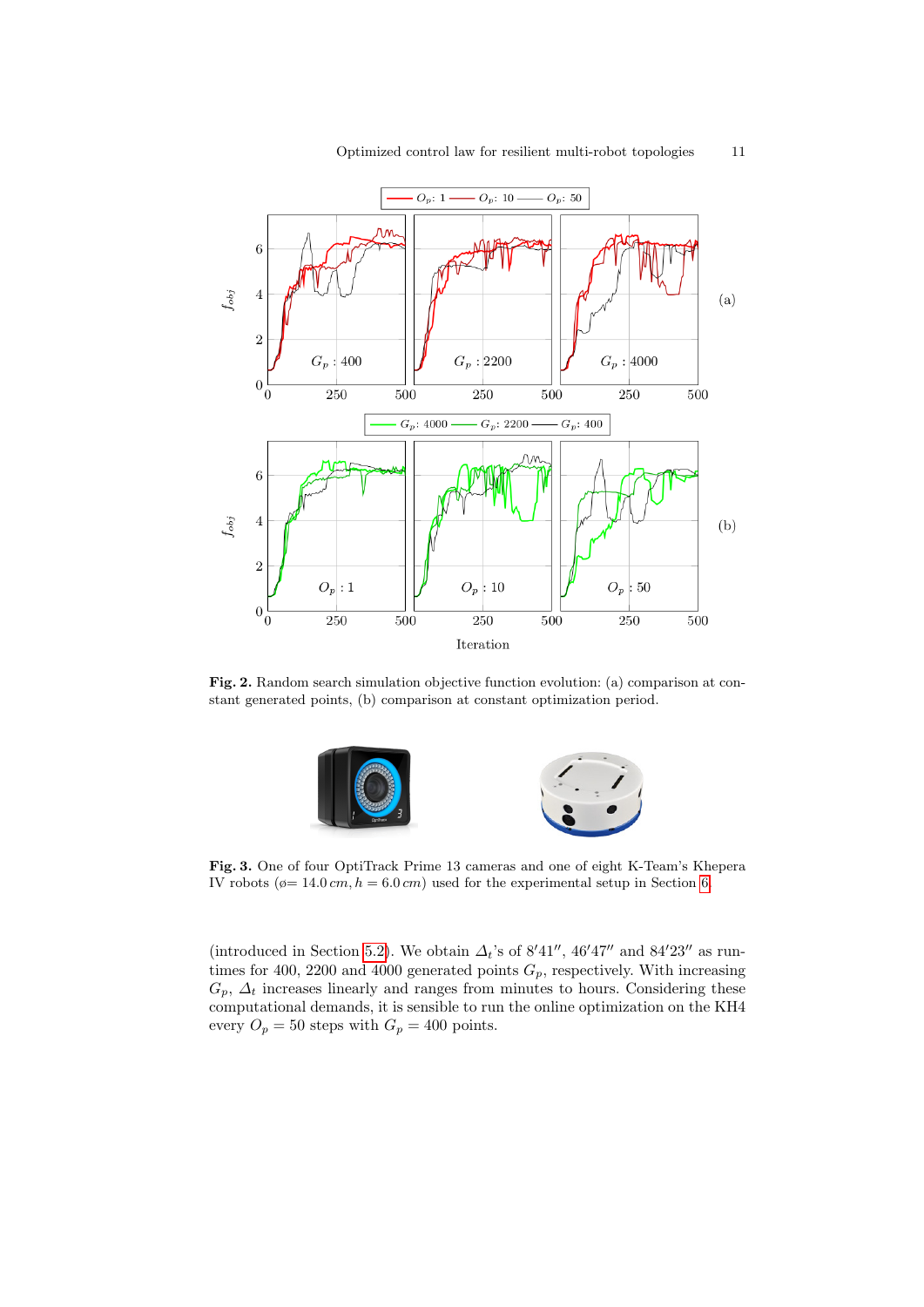Simulations and experimental validation iterate over a fix number of control steps. After 500 such iterations, we consider an experiment to be finished. Due to different processing times on each member of the robot team, the KH4's operate asynchronously. Some reach the end of the experiment earlier and will thus stop communicating and end their operations. Figure [4](#page-11-1) shows the evolution of three functions: objective function  $f_{obj}$ , the coverage  $C_a$  and the connectivity  $\lambda_2$ . The objective function increases, which corresponds to the simulated behavior (compare to Figure [2\)](#page-10-0). The initial decrease in coverage, as well as the increasing of connectivity have been observed in the previous experiments [\[11\]](#page-12-5).



<span id="page-11-1"></span>Fig. 4. Objective function  $f_{obj}$  evolution achieved in real robot experiments using random search optimization algorithm set with 400  $G_p$  and 50  $O_p$ .

# <span id="page-11-0"></span>7 Conclusions

In this paper, we propose online optimization to automatically tune the gains of a control law for resilient multi-robot networks. Our starting point is a control law [\[4\]](#page-12-4) that was proven to increase the robustness of an initially connected multirobot topology. Here, we extend that work with the following contributions: (i) we implement an online framework to predict and optimize the multi-robot system performance; (ii) within it, we compare three different optimization algorithms; and finally, (iii) we assess the feasibility of implementing this framework on a real robotic setup comprising of eight 2-wheel robots. Simulations demonstrate the effectiveness of the proposed approach as well as its low sensitivity to parameterization. We also demonstrate that the methodology can be executed on robots with limited computational capabilities. Future developments of this work will include the validation of our methodology using ROS-based flying robots and its study with desired control actions other than coverage.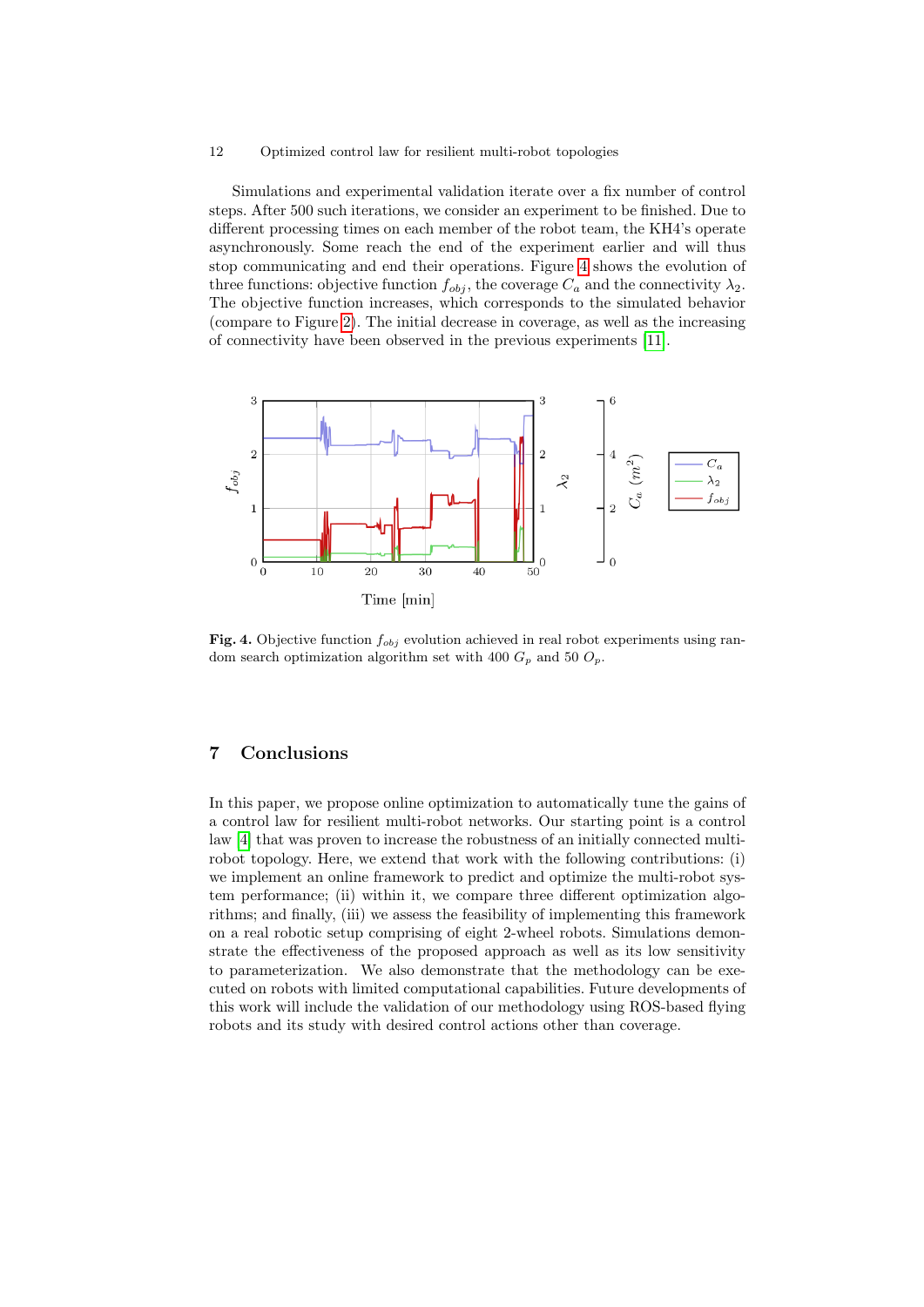# References

- <span id="page-12-14"></span>1. M. Avriel. Nonlinear programming: analysis and methods. Courier Corporation, 2003.
- <span id="page-12-12"></span>2. M. Brambilla, E. Ferrante, M. Birattari, and M. Dorigo. Swarm robotics: a review from the swarm engineering perspective. Swarm Intelligence,  $7(1):1-41$ , Mar 2013.
- <span id="page-12-0"></span>3. A. Gasparri, L. Sabattini, and G. Ulivi. Bounded control law for global connectivity maintenance in cooperative multi-robot systems. IEEE Transactions on Robotics, 33(3):700–717, June 2017.
- <span id="page-12-4"></span>4. C. Ghedini, C. Ribeiro, and L. Sabattini. Toward fault-tolerant multi-robot networks. Networks, 70(4):388–400, 2017.
- <span id="page-12-11"></span>5. C. Ghedini, C. H. C. Ribeiro, and L. Sabattini. Toward efficient adaptive ad-hoc multi-robot network topologies. Ad Hoc Networks, 74:57 – 70, 2018.
- <span id="page-12-8"></span>6. C. Ghedini, C. Secchi, C. H. C. Ribeiro, and L. Sabattini. Improving robustness in multi-robot networks. In Proceedings of the IFAC Symposium on Robot Control (SYROCO), Salvador, Brazil, aug. 2015.
- <span id="page-12-6"></span>7. C. Godsil and G. Royle. Algebraic Graph Theory. Springer, 2001.
- <span id="page-12-1"></span>8. M. Ji and M. Egerstedt. Distributed coordination control of multiagent systems while preserving connectedness. IEEE Transactions on Robotics, 2007.
- <span id="page-12-7"></span>9. D. Koschützki, K. A. Lehmann, L. Peeters, S. Richter, D. Tenfelde-Podehl, and O. Zlotowski. Centrality indices. In Network analysis, pages 16–61. Springer, 2005.
- <span id="page-12-13"></span>10. J. Panerati and G. Beltrame. A comparative evaluation of multi-objective exploration algorithms for high-level design. ACM Trans. Des. Autom. Electron. Syst., 19(2):15:1–15:22, Mar. 2014.
- <span id="page-12-5"></span>11. J. Panerati, M. Minelli, C. Ghedini, L. Meyer, M. Kaufmann, G. Beltrame, and L. Sabattini. Robust connectivity maintenance for fallible robots. Submitted to Autonomous Robots, 2018.
- <span id="page-12-16"></span>12. C. Pinciroli and G. Beltrame. Swarm-oriented programming of distributed robot networks. Computer, 49(12):32–41, Dec 2016.
- <span id="page-12-15"></span>13. C. Pinciroli, A. Lee-Brown, and G. Beltrame. A tuple space for data sharing in robot swarms. In Proceedings of the 9th EAI International Conference on Bioinspired Information and Communications Technologies (Formerly BIONETICS), BICT'15, pages 287–294, ICST, Brussels, Belgium, Belgium, 2016. ICST (Institute for Computer Sciences, Social-Informatics and Telecommunications Engineering).
- <span id="page-12-17"></span>14. C. Pinciroli, V. Trianni, R. O'Grady, G. Pini, A. Brutschy, M. Brambilla, N. Mathews, E. Ferrante, G. Di Caro, F. Ducatelle, M. Birattari, L. M. Gambardella, and M. Dorigo. Argos: a modular, parallel, multi-engine simulator for multi-robot systems. Swarm Intelligence, 6(4):271–295, Dec 2012.
- <span id="page-12-2"></span>15. H. A. Poonawala and M. W. Spong. Decentralized estimation of the algebraic connectivity for strongly connected networks. In American Control Conference (ACC), pages 4068–4073. IEEE, 2015.
- <span id="page-12-10"></span>16. P. Robuffo Giordano, A. Franchi, C. Secchi, and H. H. Bülthoff. A passivity-based decentralized strategy for generalized connectivity maintenance. The International Journal of Robotics Research, 32(3):299–323, 2013.
- <span id="page-12-3"></span>17. L. Sabattini, N. Chopra, and C. Secchi. Decentralized connectivity maintenance for cooperative control of mobile robotic systems. I. J. Robotic Res., 32(12):1411–1423, 2013.
- <span id="page-12-9"></span>18. L. Sabattini, N. Chopra, and C. Secchi. Decentralized connectivity maintenance for cooperative control of mobile robotic systems. The International Journal of Robotics Research (SAGE), 32(12):1411–1423, October 2013.